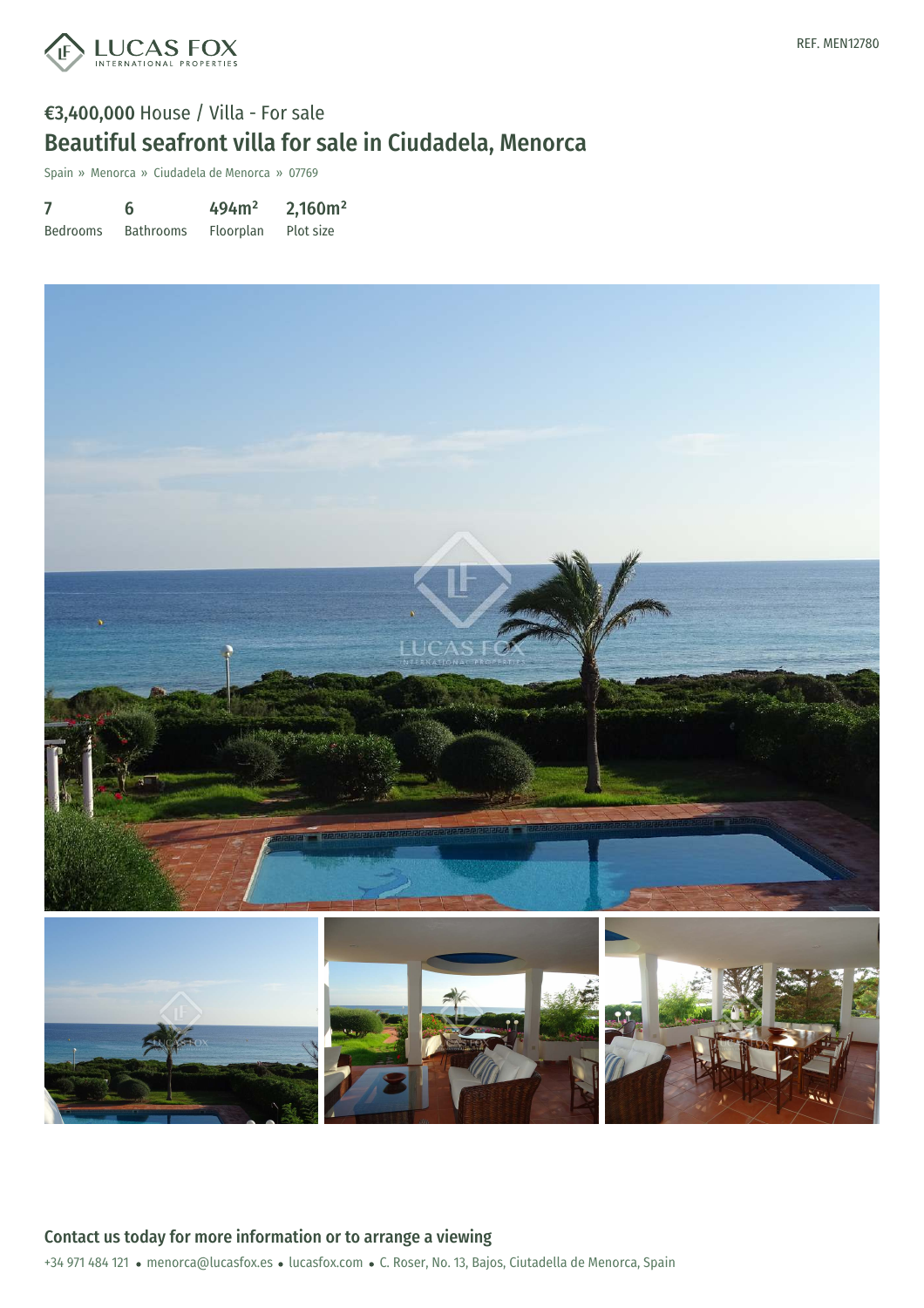

# €3,400,000 House / Villa - For sale Beautiful seafront villa for sale in Ciudadela, Menorca

Spain » Menorca » Ciudadela de Menorca » 07769

| 7               | 6                | 494m <sup>2</sup> | 2,160m <sup>2</sup> |
|-----------------|------------------|-------------------|---------------------|
| <b>Bedrooms</b> | <b>Bathrooms</b> | Floorplan         | Plot size           |

#### **OVERVIEW**

# Stunning villa with direct access to Son Xoriguer beach, for sale in a privileged location to the south of the island.

This 494 m<sup>2</sup> villa, on a plot of 2,160 m<sup>2</sup>, is located in the Son Xoriguer residential area, 7 km from the centre of Ciutadella. It is located on the seafront and has direct access to Son Xoriguer beach, a privileged location to the south of the island.

The Menorcan style house, the rustic style property has wooden beams and is distributed across 2 floors with large living spaces. The ground floor has a hall, a kitchen with a pantry, laundry, large living room with vaulted ceilings, and a dining room with access to a covered terrace offering splendid sea views. It also has 5 double bedrooms and 4 full bathrooms, as well as a large interior patio that provides plenty of natural light.

On the first floor we have the master bedroom with en-suite bathroom, dressing room and terrace with spectacular sea views. There is underfloor heating throughout and a also a guest apartment with a very spacious bedroom and bathroom.

Outside there is a garage and a bedroom with bathroom for the service, a garden with a swimming pool, terraces and a barbecue area.

An exclusive seafront home with wonderful views, for sale in Son Xoriguer. Contact us to arrange a viewing.



[lucasfox.com/go/men12780](https://www.lucasfox.com/go/men12780)

Sea views, Waterfront, Garden, Swimming pool, Terrace, Private garage, High ceilings, Parking, Balcony, Barbecue, Built-in wardrobes, Fireplace, Heating, Playground, Storage room, Utility room, Views, Walk-in wardrobe